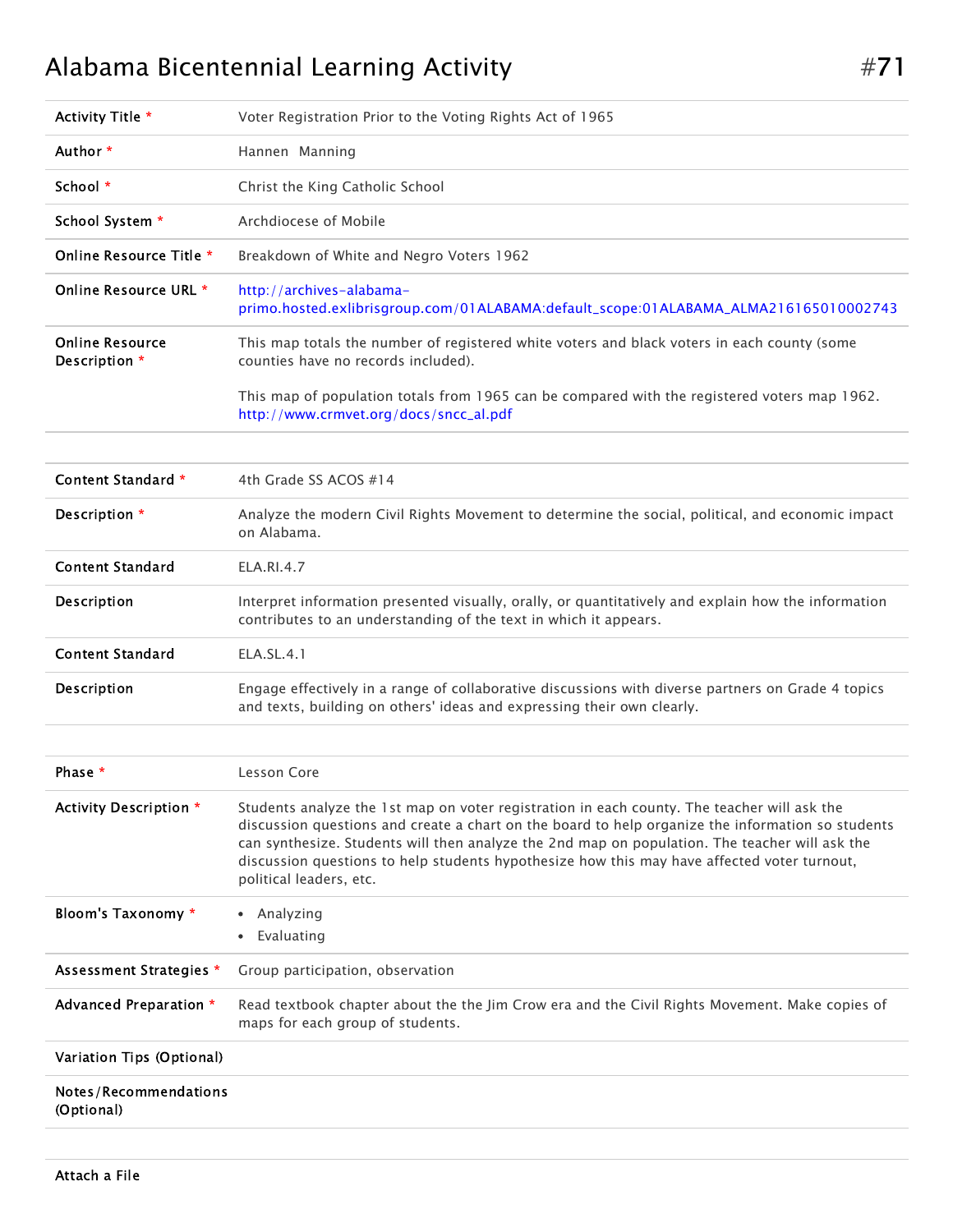

## Attach a File

## Attach a File

Created

15 Jun 2018

12:54:53 PM

PUBLIC

[69.85.215.54](http://ip-address-lookup-v4.com/ip/69.85.215.54) IP Address